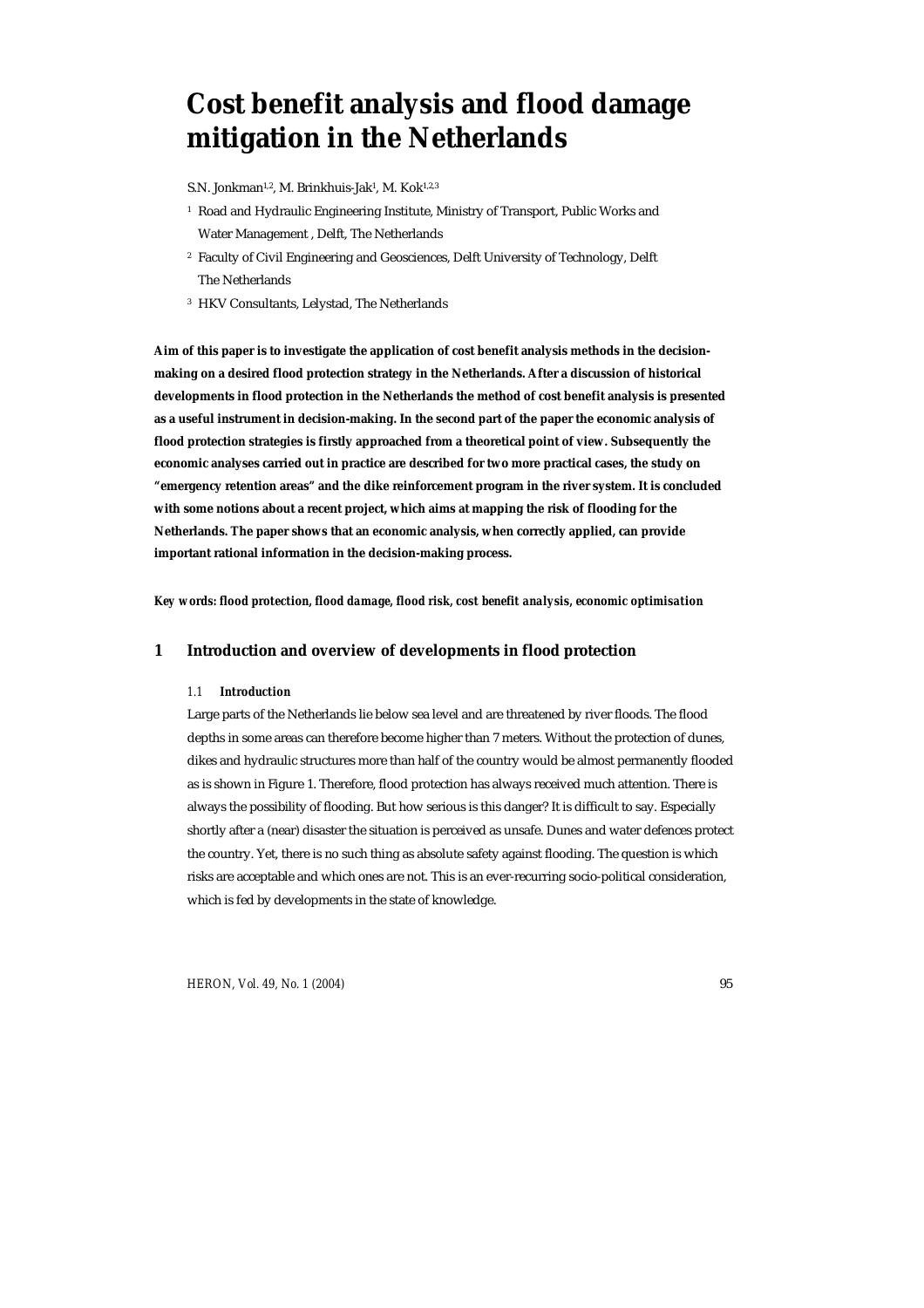

*Figure 1: The Netherlands without flood protection (the dark area can be flooded due to influence from the sea)* 

In the last decade of the 20<sup>th</sup> century methods have been developed to determine the probability of flooding and its consequences. The outcomes of this research offer new insights and moreover new possibilities to carry out a cost benefit analysis for various flood protection strategies. The aim of this paper is to investigate the application of cost benefit analysis methods in decision-making on a desired flood protection strategy in the Netherlands.

The paper is structured as follows. The remainder of section 1 will give a short overview of history, and new developments in flood protection. Section 2 will describe the principles of cost benefit analysis and section 3 will show how the decision on an economically acceptable level of flood protection can be approached from a more theoretical point of view. Section will 4 analyse the application of methods for cost benefit analysis for two practical cases. The conclusions from this study are summarized in section 5.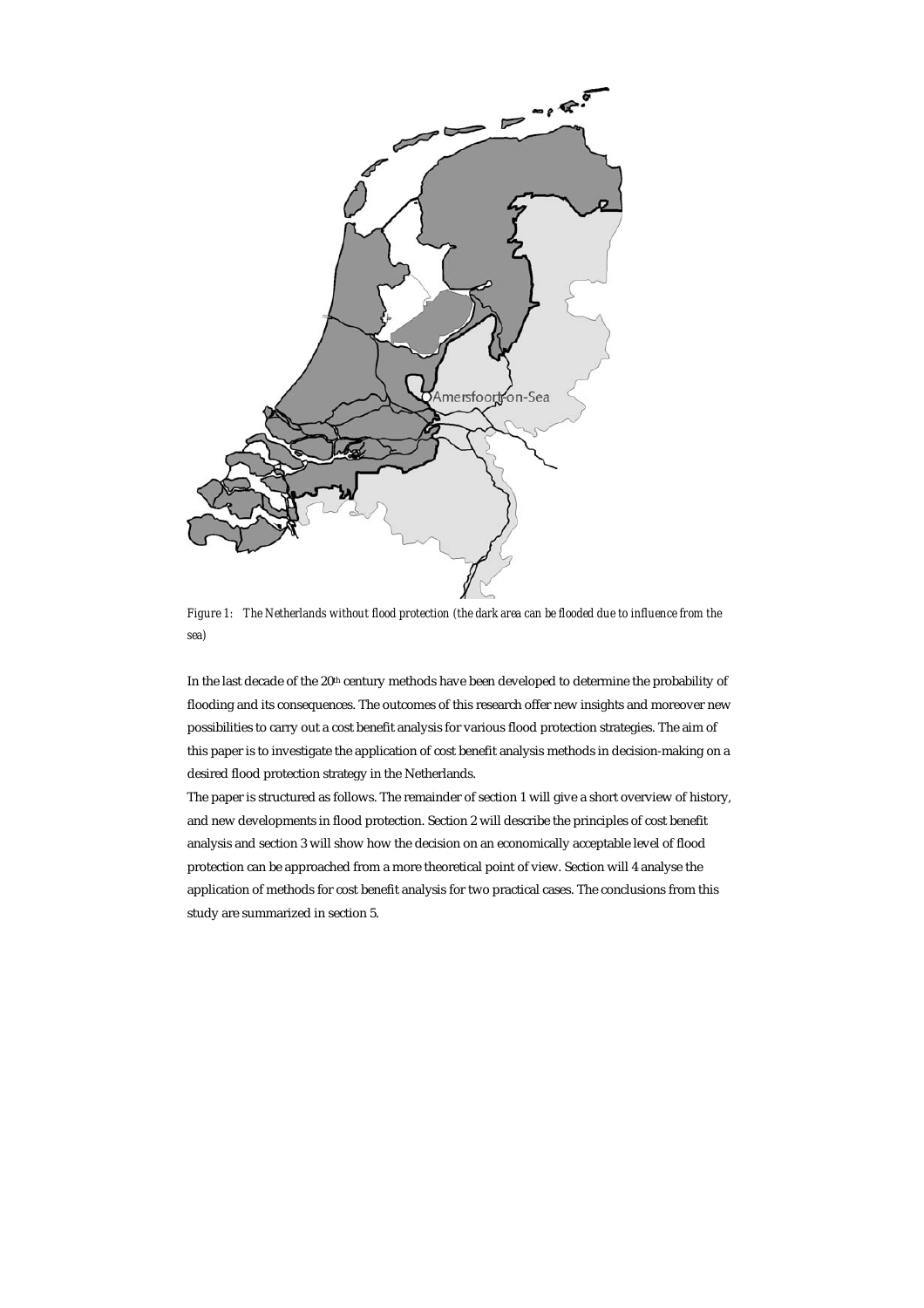#### *1.2 History*

Due to its location, the Netherlands is always threatened by floods. Life in the delta of the Rhine and Meuse involves risks, but has also enabled the Netherlands to develop into one of the main gates of Europe. In the past river floods provided fertile soil and clay for brickworks, but also negative effects occurred, such as the loss of goods and chattel and the danger of drowning. As welfare increased and population density grew, more and better protection systems were built to prevent flooding. Since the Middle Ages more and more dikes, quays and hydraulic structures have been constructed. Whether the protection against the water is sufficient, is an all-time question; one that is asked at this moment and one that will be asked constantly in the future. Since the danger of flooding is difficult to determine in advance, politics and society usually adopted a reactive position until recently. An 'almost' flood should not repeat itself. Until 1953 dikes were constructed to withhold the highest known water level. In 1953 a flood from the North sea occurred in the south of the Netherlands, killing over 1800 people and causing the disruption of a large part of the Netherlands. This flood disaster resulted in major investments to improve the water defences, based on a more pro-active base. After the 1953 flood the Delta Committee was installed to investigate the possibilities for a new safety approach. Safety was not based on the highest occurred level anymore, but on a rough cost-benefit analysis. In an econometric analysis the optimal safety level was determined for the largest flood prone area, Central Holland. This work laid the foundations for the new safety approach, in which dikes are dimensioned based on a design water level with a certain probability of occurrence.

The Deltaworks, which were constructed to protect the Southwest part of the country against inundation from sea, were given priority over protection against river floods. After the completion of the Deltaworks, the strengthening of the river dikes began at full speed. As the last big river flood dated back to 1926, there was strong opposition from environmentalists who where against the strengthening programme. The strengthening of river dikes resulted in loss of ecological areas, landscape and sites of cultural value. In 1993 the Government and Parliament agreed upon a new approach, saving the landscape, nature areas and places of cultural value (see the Boertien-case in section 4 of this paper). The river floods in 1993 and 1995 once again drew attention to the risks of life in a delta; afterwards the water defences were reinforced at an accelerated rate. In 2001 most water defences were at strength, and in accordance with the safety standards referred to in the Water Defence Act. 53 So-called dike ring areas are distinguished, i.e. areas protected against floods by a series of water defences (dikes, dunes, hydraulic structures) and / or high grounds. The safety standards for these dike rings are based on the probability of exceedance of a design water level. Design and safety evaluation are based on these design water levels. For the coastal areas design water levels (see above) have been chosen with frequencies between 1/4000 [1/year] and 1/10.000 [1/year]. For the Dutch river area the safety standards were set between 1/1.250 [1/year] and 1/2.000 [1/year]. These safety standards for the various dike rings are shown in Figure 2.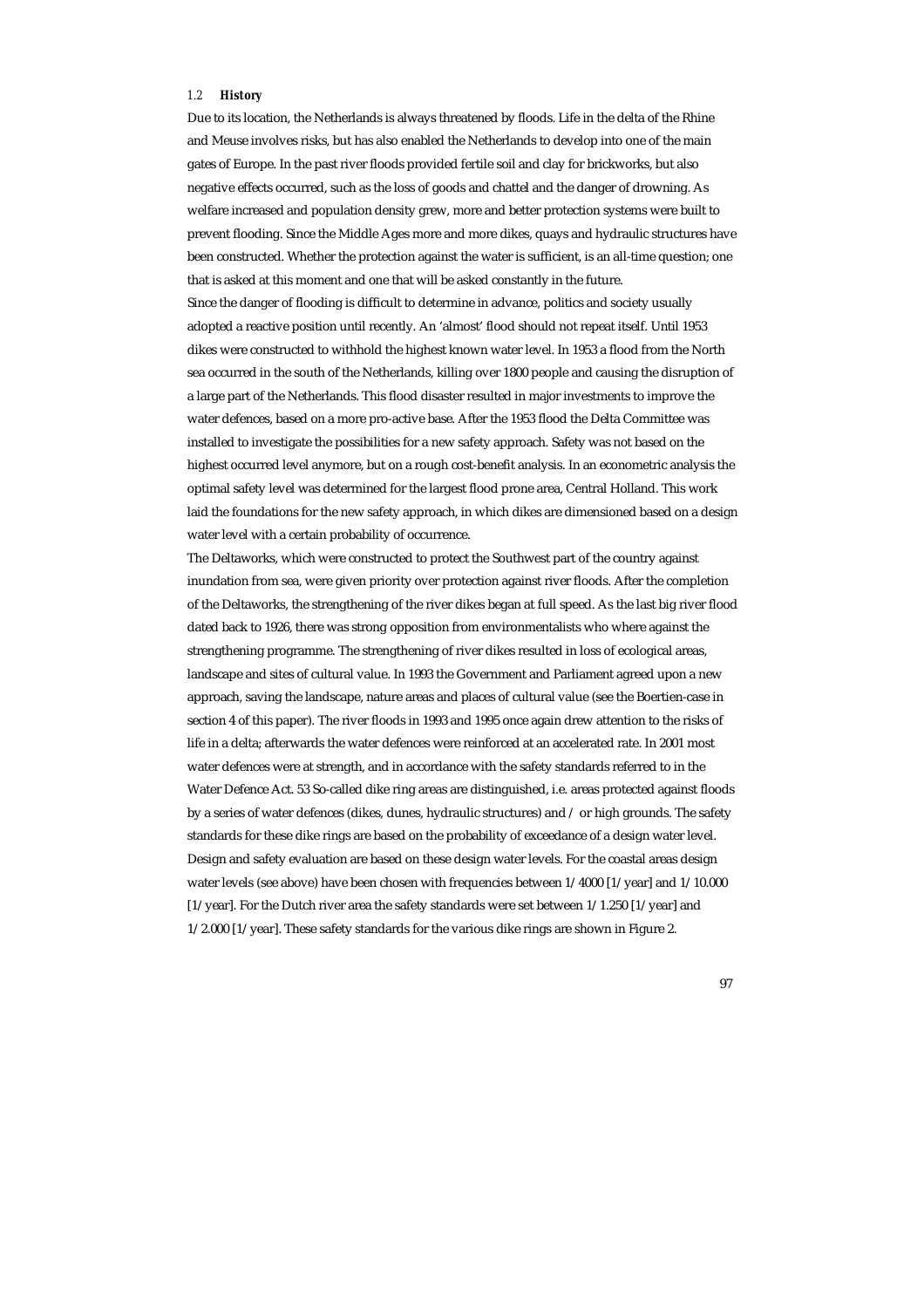

*Figure 2: Overview of protection standards for dike rings given in the 'water defence act'* 

## *1.3 Developments in coping with floods in the Netherlands*

While damage protection in the Netherlands traditionally aimed at reduction through improved dike construction, nowadays new political movement can be seen that searches for measures to prevent flooding *without* raising the dikes along the rivers. For example by giving the river more space. This 'Room for the Rivers' concept is a widespread in the Netherlands now as a possible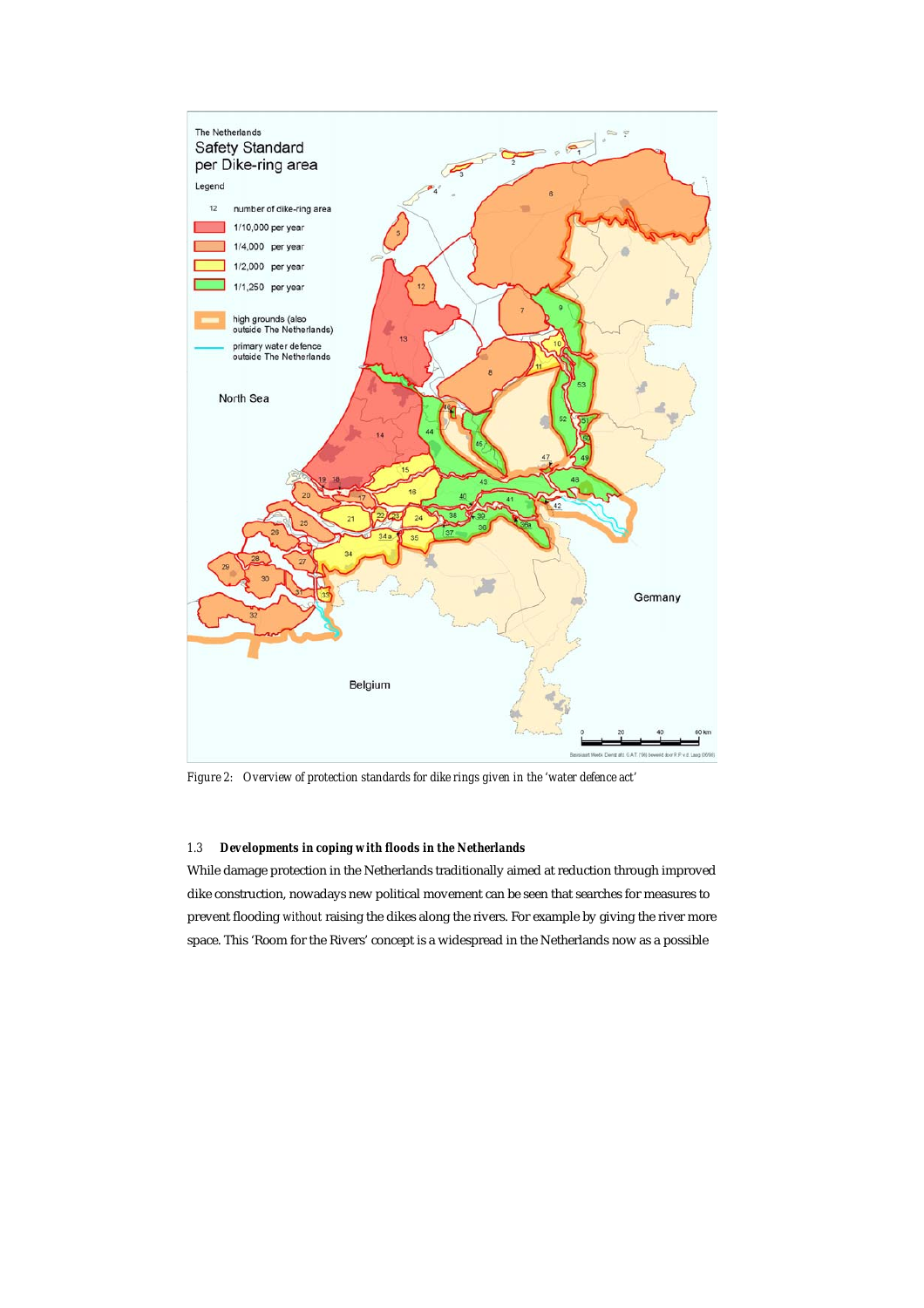alternative for dike strengthening. In the coming document of the national policy on spatial planning in the Netherlands it is expected that room for rivers will be described. An other 'hot item' are the so-called 'Emergency Retention Areas': Areas that can be inundated in a controlled way to prevent uncontrolled flooding of other areas. They will be used when a discharge occurs that exceeds the design discharge. These Emergency Retention Areas are, though controversial, a serious item in today's Dutch political discussion. Also more attention can be found for evacuation planning, early warning systems, insurance of flood damage and for the link with spatial planning. The expected developments of the rise of the sea level, higher river discharges and soil subsidence require a pro-active policy, in which the increase of the interests and investments to be protected will have to be taken into consideration. Knowledge of water and water defences is indispensable when considering the desired protection level against flooding. The Technical Advisory Committee for Water Defences has developed a method to determine the probabilities of flooding and has successfully tested its application for four dike ring areas (TAW, 2000). A dike ring area is a flood prone area protected by dikes, dunes, structures and / or higher grounds. Based on this study the Ministry of Public Transport, Public Works and Water Management carries out a project in which the probabilities of flooding are calculated for all 53 dike ring areas (definitive results 2005). The method to determine probabilities of flooding can be distinguished from the current "design water level" approach at three levels:

- The transition from an individual dike section to a dike ring approach: the strength of a dike ring (consisting of dikes, engineering structures and dunes) can be calculated as a whole. The method will considerably increase understanding of possible weak links in the protection system.
- Taking equal account of various failure mechanisms of a dike (ring). This is different from the current approach, in which the safety analysis of the dike dominated by the mechanism of overtopping and overflow of water.
- Taking into account, in a systematic and verifiable way, all uncertainties when calculating the probabilities of flooding. In the current approach uncertainties are for the greater part discounted afterwards by additional safety margins.

Knowing this probability of flooding gives the opportunity to use a risk-assessment (or cost benefit analysis) to determine if the current - or in future expected- flooding risks are acceptable. When evaluating the acceptability of the probability of flooding in an area the potential damage caused by floods and danger for the population are key-information. In the next years the Ministry wants to portray the damage as a result of a flood together with other parties involved. At that moment it will also be possible to calculate the costs and benefits of the entire range of measures. These measures might include research (inspection and testing, study and research), reinforcement and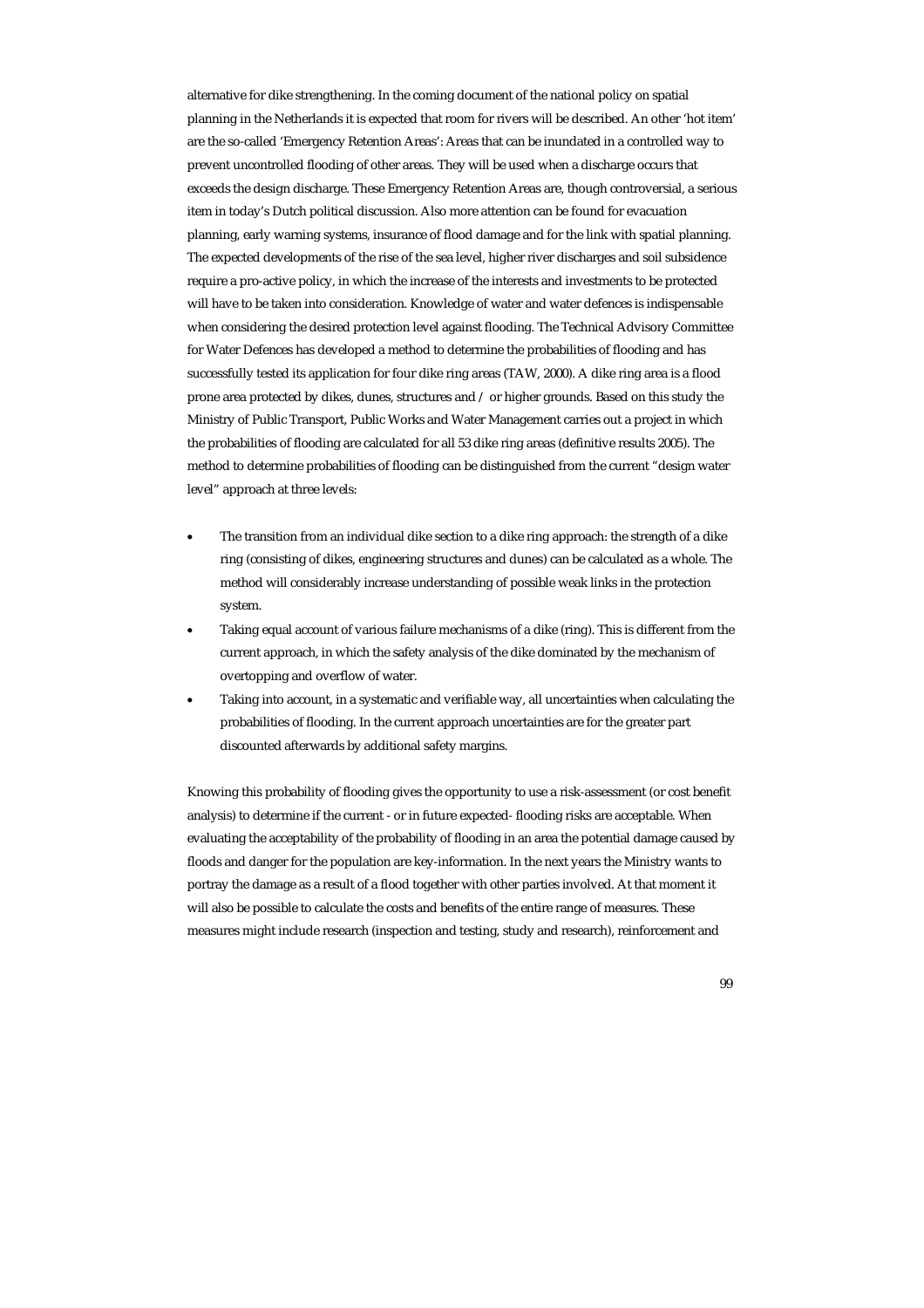elevation of the water defences, 'room for the rivers', retention areas as well as restriction of flood consequences by means of spatial planning or technical and administrative measures.

# **2 Cost-benefit analysis**

The basic principle of cost benefit analysis (CBA) requires that a project results in an increase of societal welfare, i.e. the societal benefits generated by the project should exceed the costs of it. Every effect of an investment project can be systemically estimated and, wherever possible, given a monetary value. In addition, the cost-benefit analysis gives an overview of distribution effects, alternatives and uncertainties, since an overall assessment by politicians and others requires complete information (Eijgenraam, 2000). This requires that all relevant effects, also the intangible effects, are taken into account. However, in the analysis of the costs and benefits of projects in practice, the analysis is often narrowed to the consideration of tangible monetary effects. An example is a study on the costs and benefits of six flood management projects (CPB, 2000). In such a "limited" cost benefit analysis the economic benefits of an activity are compared with the costs of the activity. If the benefits are higher than the costs, the activity is attractive (it generates an increase in economic welfare). If the benefits are lower, the activity is not attractive. In flood management this means that the costs of measures for increasing the safety against flooding (for example dike strengthening of flood plain lowering) are compared with the decrease in expected flood damage. In the cost figure different types of costs have to be included: costs of investment (fixed and variable) and the costs of maintenance and management. The benefits include the reduction of damage costs, which are often subdivided in direct costs (repair of buildings and interior damage), costs of business interruption of companies in the flooded area, and indirect costs outside the flooded area (mainly due to business interruption. It has to be noted that companies outside the flooded area may also benefit of the flood due to transition effects. Also the potential economic growth due to improved flood defence should be taken into account in a full cost benefit analysis.

The cost benefit approach can be criticised because it necessitates quantification of all costs and benefits in monetary terms. However, in our opinion it is one of the essential parts of information, which is necessary for rational decision-making. Other elements can be added, in order to achieve a complete overview of all relevant aspects of the decision problem. Yet, there is no general accepted framework available where the relevant pieces of information are put together, and there are different ways of monetising the non-monetary impacts (for example contingent valuation by surveying the willingness to pay). Therefore it is investigated in the context of the flood management in the Netherlands how subjective attitude towards flood risks can be incorporated into a cost-benefit analysis. In a utility framework, see for example (French, 1988) non-monetary measurable impacts can be expressed in the utility function, which describes the usefulness of the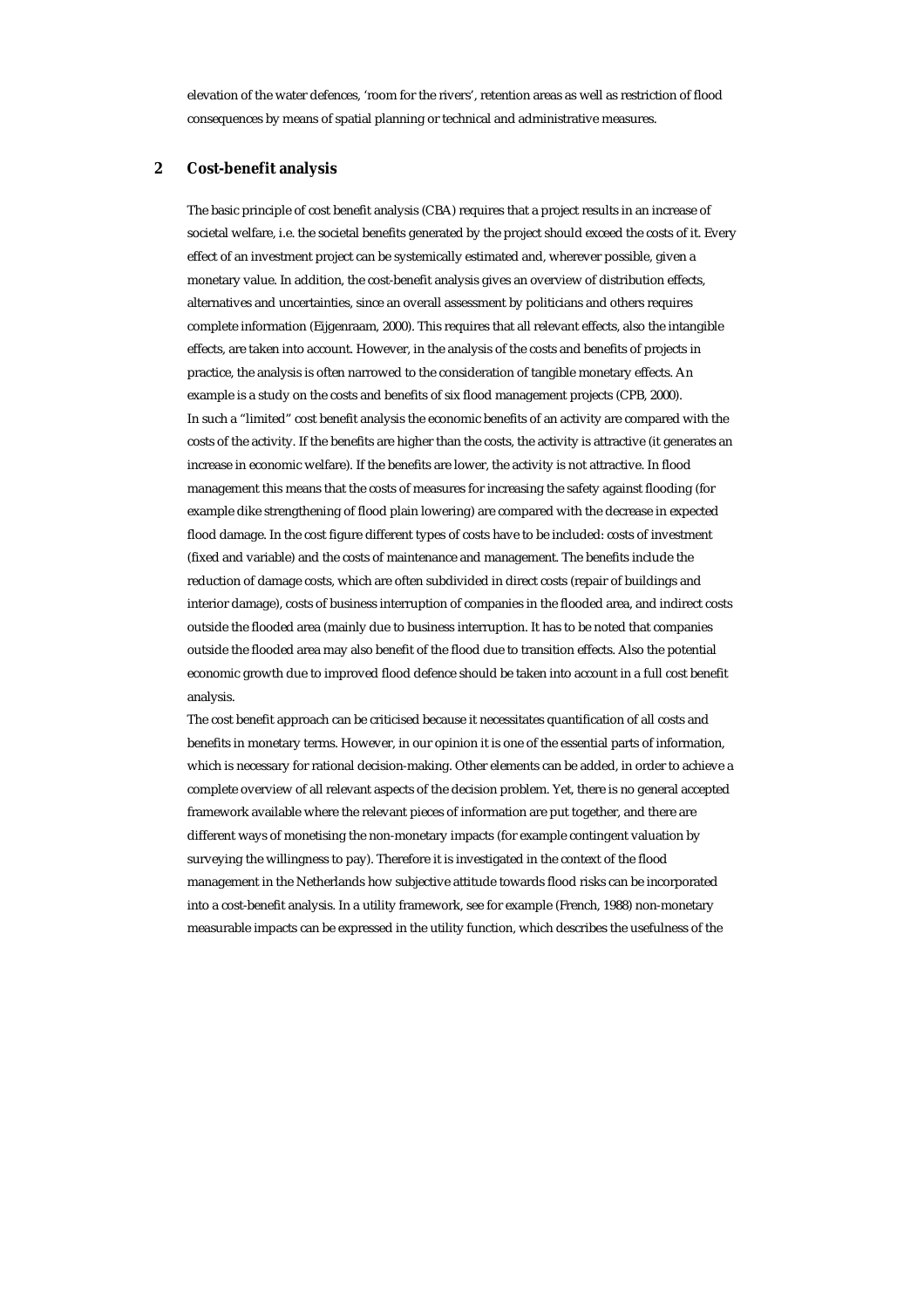decision. The same can be done for the monetary impacts, so that all impacts can be summed up in one variable. An important notion is the attitude (of the people who might be a victim of a flood, or the decision maker) towards the costs and the flood damage reduction. There are three basic attitudes: the risk neutral (which is assumed in a cost-benefit analysis), the risk-prone attitude (where costs are valued lower and damage reductions are valued higher than they are) and the riskaverse attitude (where costs are valued higher and flood damage is valued lower). It turns out in the context of flood management that a risk-averse decision maker will choose higher protection levels than a risk-neutral of risk prone one (Voortman, 2002). However, a reliable method to quantify the risk aversion factor is in the context of events with 'high impacts, low probabilities', is not yet available. Summarizing this section it can be stated that despite the limitations, a cost benefit analysis still can provide significant rational information to the decision makers.

## **3 Economic optimisation and cost benefit analysis in theory**

Firstly, the method of economic optimisation is presented as a framework for the derivation of an economically optimal level of risk in section 3.1. This method is closely related to the cost benefit analysis, as is shown in section 3.2. The elements to be included in both methods are discussed in section 3.3.

## *3.1 Economic optimisation*

The derivation of the (economically) acceptable level of risk can be formulated as an economic decision problem. According to the method of economic optimisation, the total costs in a system (*Ctot*) are determined by the sum of the expenditure for a safer system (*I*) and the expected value of the economic damage (*E(D)*). In the optimal economic situation the total costs in the system are minimised:

 $\min(C_{tot}) = \min(I + E(D))$ 

The method of economic optimisation was originally applied by van Danzig (1956) to determine the optimal level of flood protection (i.e. dike height) for Central Holland (this polder forms the economic centre of the Netherlands). An exponentially distributed flooding probability  $(P<sub>f</sub>)$  was assumed, which depends on the flood level *h* and the parameters *A* and *B* of the exponential distribution:

$$
P_f = e^{-\frac{h-A}{B}}
$$

The total investments in raising the dikes  $(I_{tot})$  are determined by the initial costs  $(I_{bo})$  and the variable costs (*Ih*). The dike is raised *X*, the difference between the new dike height (*h*) and the current dike height (*h0*).

$$
I_{tot} = I_{h0} + I_h \cdot X \qquad and \qquad X = h - h_0
$$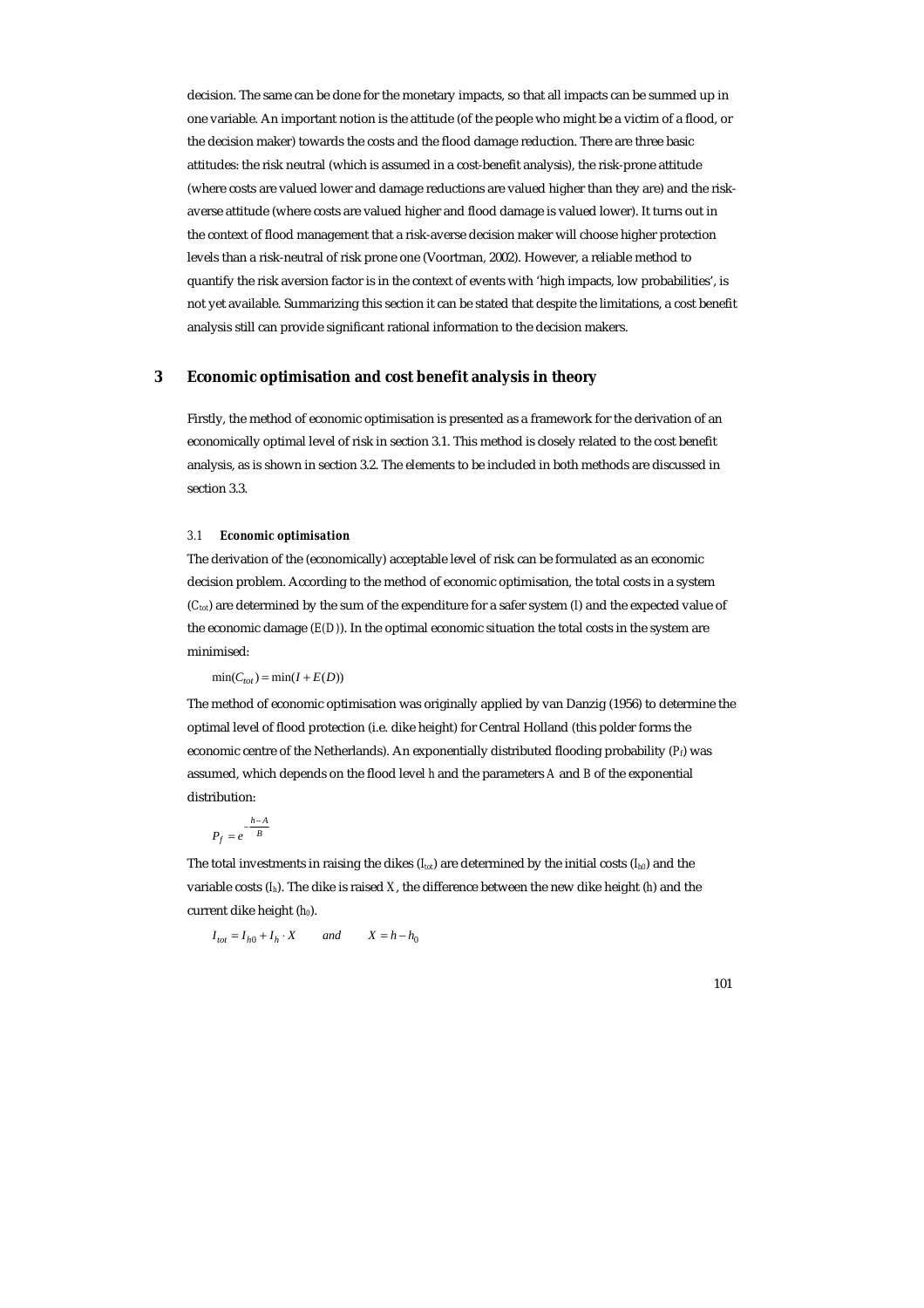In this study a more general formulation has been chosen between investments and flood protection level (denoted by flooding probability). Based on van Danzig a linear relation between the two has been adopted, but for more practical applications another relation can be chosen. The investment function is reformulated by substitution as a linear function of the negative logarithm of the flooding probability with parameters constant *I0* and steepness *I' (*By substitution with the equations presented above it can be shown that:  $I_0 = I_{h0} + I_h(A-h_0)$  and  $I'=I_h \bullet B$ ):

$$
I_{tot} = I_0 + I \cdot (-\ln(P_f))
$$

The expected value of the economic damage can be calculated from the probability of flooding (*Pf*), the damage caused by the flood (*D*). The expected value has to be discounted with the so-called reduced interest rate (*r'*), which takes into account the interest rate (*r*) and the economic growth rate (*g*), for a very long time period considered, this can be written as:

$$
E(D) = P_f \cdot D / r' \qquad r' = r - g
$$

The total costs are the sum of investments and the expected value of the economic damage. The economic optimum is found by minimising the total costs. The derivative of the total costs and the flooding probability results in the economically optimal flooding probability (*Pf,opt*), from which the optimal dike height can be derived:

$$
C_{tot} = I_0 + I'(-\ln(P_f)) + P_f \cdot D / r'
$$
  

$$
dC_{tot} / dP_f = 0 \implies P_{f,opt} = I' r' / D
$$

The relation between (decreasing) flooding probability and investments, risk and total costs is shown in Figure 3.

This analysis of the Delta Committee introduced the risk-based approach of flood defence, and was, as such, a major step. However, the proposed method proves to have some limitations. An improved approach has been proposed by Eijgenraam (2003). The main adjustments include the time dependent planning of dike improvements, and the modelling of the dependency between optimal protection level and economic growth. If these factors are taken into account, different outcomes will be generated.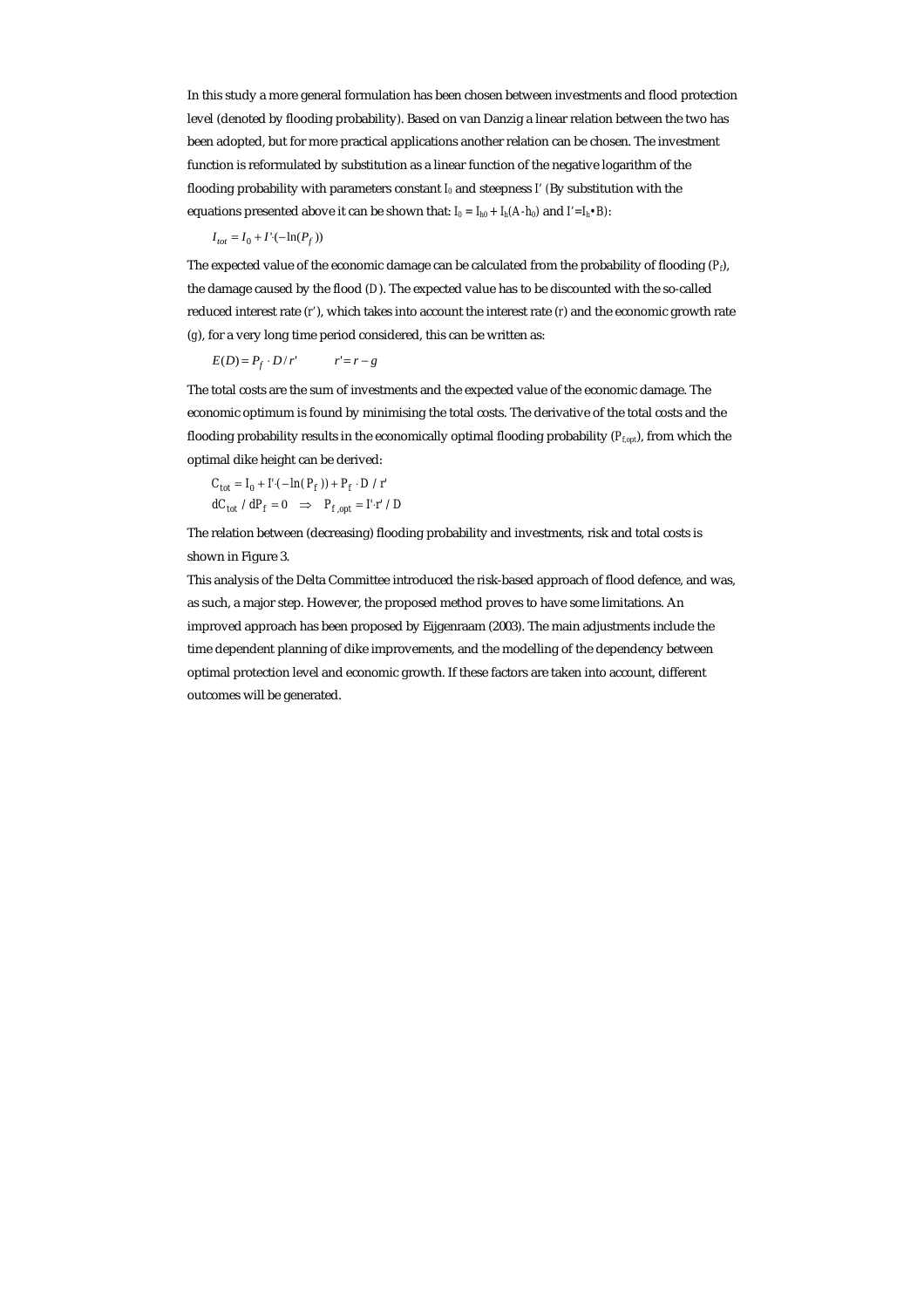

*Figure 3: Relation between total costs and decreasing failure probability, for the example and corresponding variables analysed in (van Danzig, 1956):*[ $I_0 = 3.9.10^7$  (Dfl),  $I' = 0.33$ . 10<sup>6</sup> (Dfl),  $D = 24.10^9$  (Dfl),  $r' = 0.015$ *(/yr), 1 Euro = 2.2 Dfl]* 

## *3.2 Cost benefit analysis*

The economic optimisation merely takes into account the cost side of the flood protection problem, and does not consider the potential economic benefits in the area due to improved flood protection. It has been shown by Voortman (2002) how economic benefits can be taken into account in the framework presented above. This shows that the economic optimisation as presented above is a special case of this full cost benefit analysis. A cost benefit analysis can be carried out to assess the profitability of a project, as has been described in section 2. In a simplified approach it should be checked that the costs in the initial situation should exceed the total costs after completion of the project. After determination of an economically optimal level of system protection, using the economic optimisation as presented in section 3.1, this cost benefit criterion should also be applied. Following the formulations given above the criterion can be written as follows:

 $I_0 + I'(-\ln(P_f)) < (P_{f,0} - P_f) \cdot D / r'$ 

where:

 $P_{f,0}$  - flooding probability in the initial situation

From the criterion shown above it can be seen that the cost effectiveness of a measure will depend on the ratio between investments and risk reduction. The most cost effective measure is the project for which the highest protection level is found (i.e. the smallest optimal failure probability) at lowest cost. Such rational information can be used in the decision making process. However, it should be noted that based on other values, such as ecological, social and political considerations, an alternative could be chosen that would not be the most favourable when merely economic aspects are considered.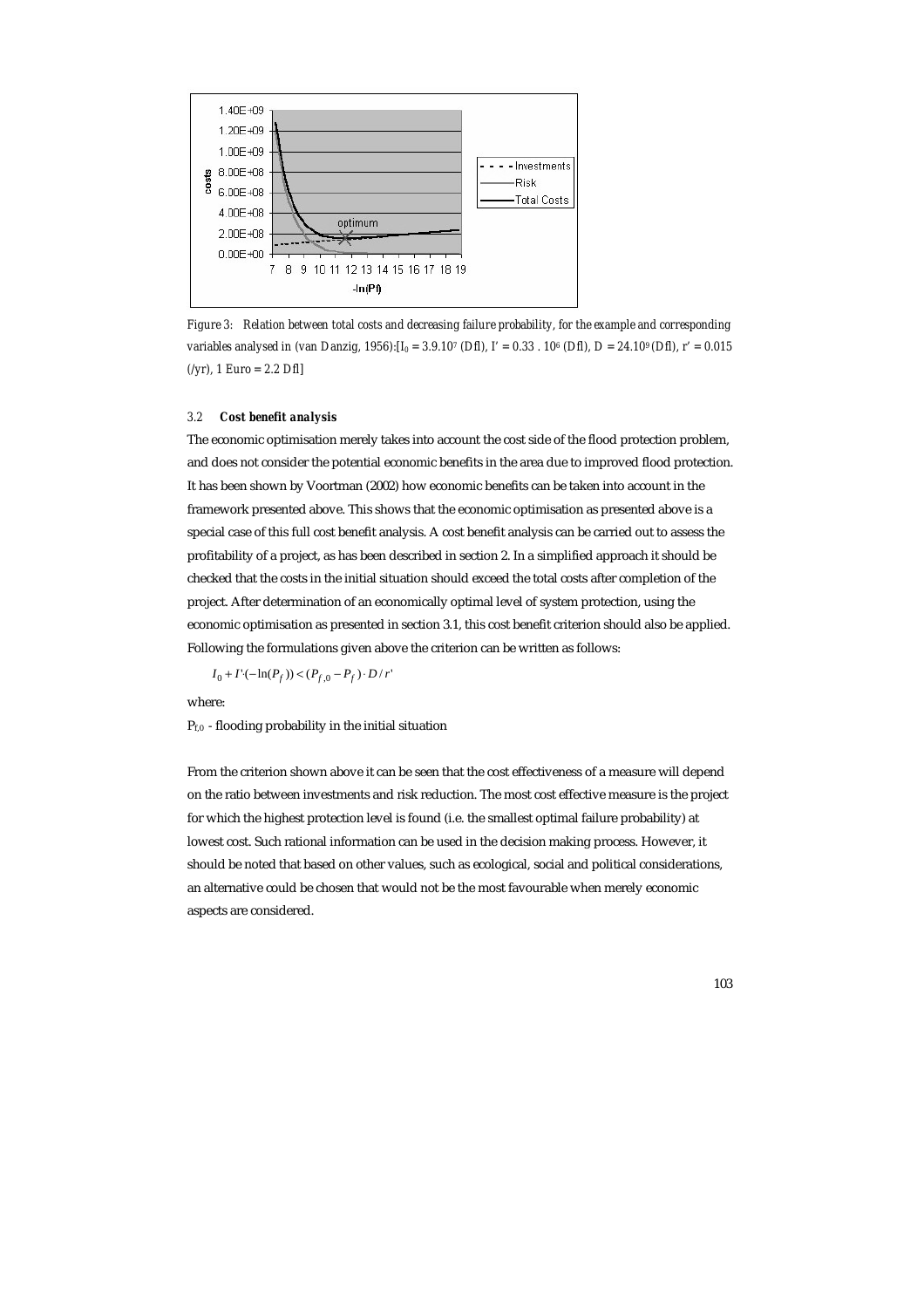#### *3.3 Elements in the CBA and economic optimisation*

In the formulation of the theoretical criteria for economic optimisation and CBA in sections 3.1 and 3.2 the same elements are included. These are the investments in raising the dikes or improving the flood defences in an alternative way, the flooding probability (Pf), and the benefits, in this case the prevented flood damage (D).

The investment costs in flood defence can include for example the construction costs of dikes and the maintenance costs. Also the decrease of agricultural production, and other limitations of economic growth of certain areas should be considered. See (CPB, 2000) for a more complete discussion of costs associated with flood defence projects. However, in general it can be stated that the required investments will be project specific and depend on the on the alternative solution chosen.

In recent years an advanced program for reliability analysis of ring dike systems has been under development: PC-RING. It implements reliability analysis of the elements in a ring dike system, considering all principal dike failure modes. The method is applied to calculate the probability of flooding for a dike ring, a further description is given by Steenbergen et al. (2004). This currently available method is based on the analysis of single dike rings. However, in practice the safety of one dike ring may depend on the safety of another dike-ring. A flood of one dike ring can for example lead to a reduction of the flooding probability of the dike-ring situated downstream. The main aspects of this so-called "system behaviour" are described by van Mierlo et al. (2003). The damage that may be expected as the result of a flooding of one of the densely populated, highly economically developed areas in the Netherlands will undoubtedly be enormous. The extent of this damage depends on the nature of the flood, for example from sea or river, and the properties of the area, for example terrain height and land use. A method has been developed for estimation of the economic damage due to flooding (Vrisou van Eck et al, 2001). The procedure for damage estimation is schematically shown in Figure 4. Information on land use is combined with flood data (water depth). Stage-damage relations have been developed for different types of land use, which estimate (part of maximum) damage as a function of water depth. The result of the damage assessment is the total economic damage that can be expected, given that particular scenario.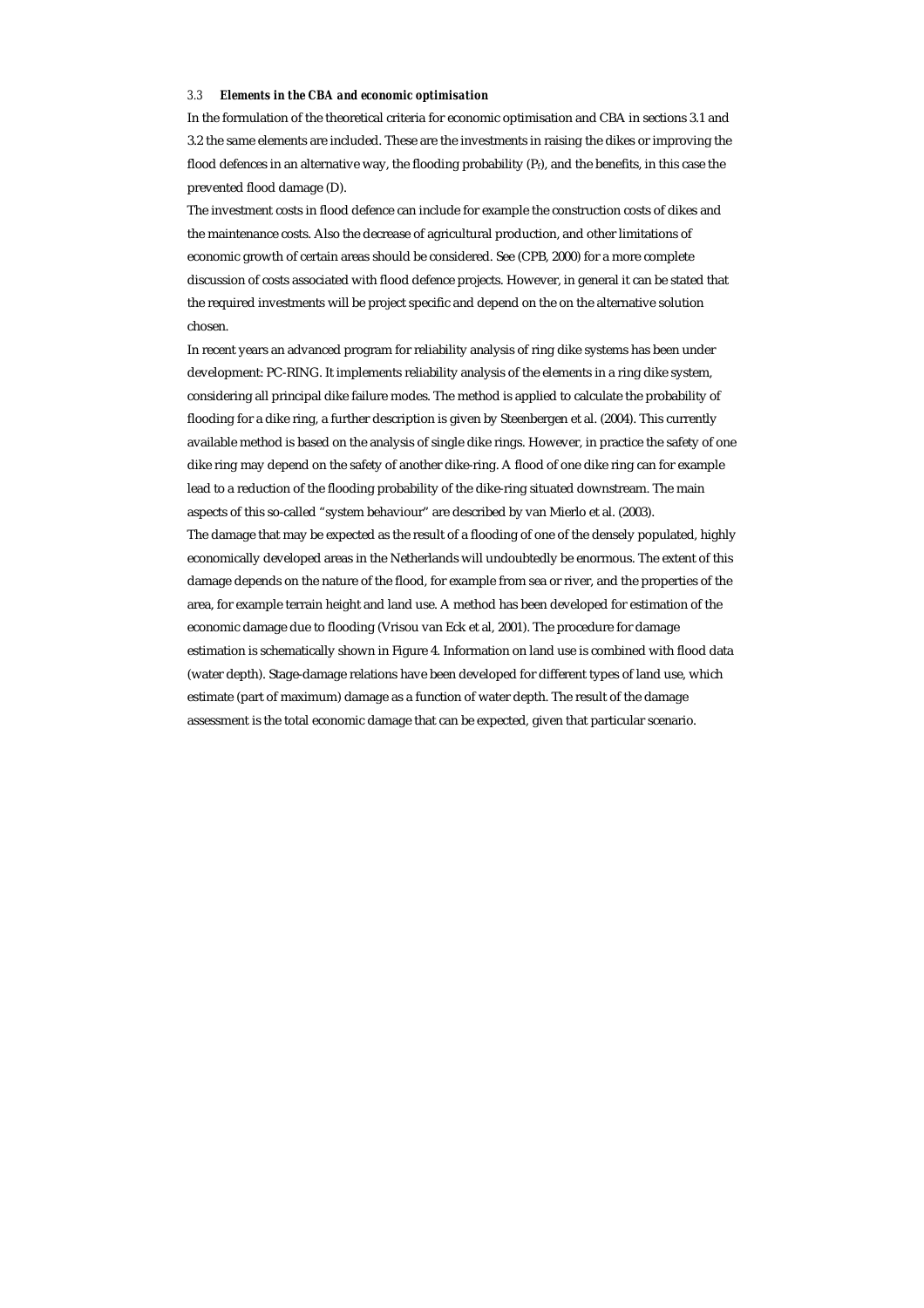

*Figure 4: Principle of the method for assessment of economic damage* 

While the described method focuses mainly on estimation of the direct economic damage, ongoing research is carried out to gain more insight in the indirect effects of floods for the national economy. It is expected that neglecting of the indirect effects of floods will lead to an under-estimation of damage numbers. In the Netherlands for example the loss of gas-supply from the fields in the Northern part of the country due to flooding will result in an economic damage. Other examples could be the loss of the national airport of Schiphol or the Rotterdam harbour. However, when carrying out a complete cost benefit analysis, also other types of damage have to be included in the analysis. For example loss of life caused by floods. It is likely that floods in the Netherlands have inundation depths of more than 4 meters and it may even be 7 metres. The big flood of 1953 in South-West Netherlands caused 1800 victims. Another potential problem is the environmental damage due to pollution of all kind of chemical elements. The number of potential objects, which might cause the pollution, is enormous (chemical factories, stocks, oil tanks, etc.). Furthermore damage of Nature, Landscape and Ecological values may occur. Economic valuation of these "intangible" damage types is a difficult subject. Although some methods have been developed, which attribute an economic (monetary) value to loss of life, ecological damage, these are generally not taken into account in a cost benefit analysis. Yet, there is no general accepted framework available where the relevant pieces of information are put together, and there are different ways of valuing the non-monetary impacts.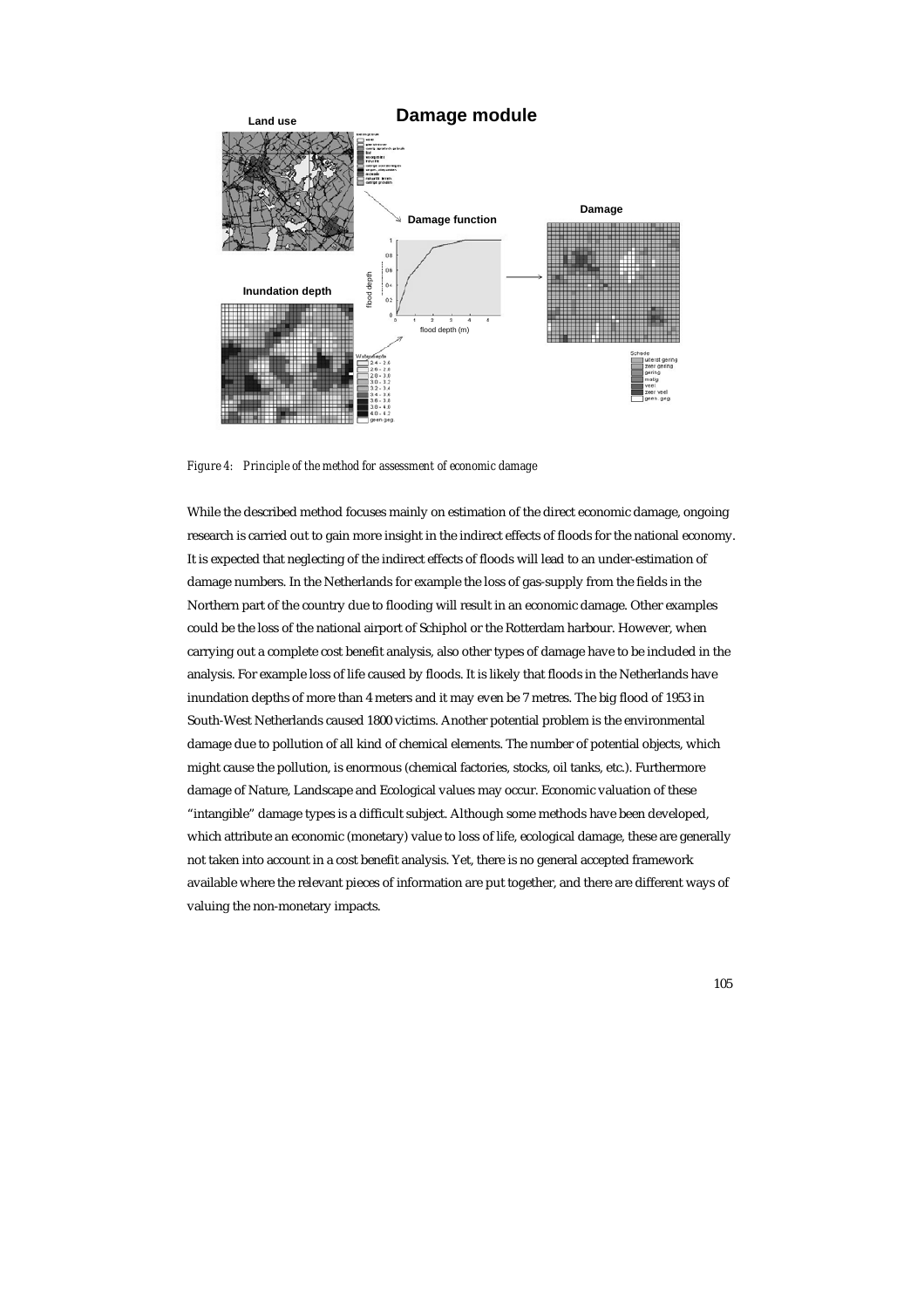# **4 The practice of cost-benefit analysis**

Although theoretical concepts are nice and attractive, it is interesting to investigate the application of the theory in practice. Therefore two cases in the Dutch river-area are described. Both studies were carried out by a (different) advisory committee, which advised the Dutch government. The section is concluded with a short description of an actual project assessing the flood risks in the Netherlands (FLORIS)

## *4.1 1992: 'River dike reinforcement criteria testing commission'*

Reason of this project was the finding of the 1977 Commission (called the Becht commission), which recommended that river dikes be designed tot resist water levels that would be exceeded with an expected frequency of 1/1.250 [1/year]. While dike improvements based on these standards were underway, protests grew against their harmful impacts on the landscape an natural and cultural values on and along the dikes. In response, the Minister of Transport, Public works and Water Management established the *'River dike reinforcement criteria testing commission' (*also called the Boertien Commission after its chairman) and contracted for the research. (Walker, 1994). Primary objective of the study was to identify policies that would provide a high level of safety, would not cost too much, and would preserve as much as possible of the existing landscape, natural, and cultural values (LNC values) along the rivers.

In the study it was stated that a flood protection policy is composed of two parts: a safety level, and a strategy for improving the dikes and/or reducing the water level of the rivers to provide the chosen level of safety. The minimum safety level considered was a level of 1/200 [1/year] and the maximum level was the level of 1/1250 according to the Becht commission. The diverse consequences (or impacts) of the policies examined were estimated and were displayed in a scorecard. The scorecard which summarises the arguments of the committee is given in table 1. The results show that the benefits through reduction of projected flood damage greatly exceed the financial costs of improving the dikes. The table shows that the return on the M $\bigoplus$  75 (=375-300) that it would cost tot build dikes to a safety level of 1/1250 instead of 1/200 is a present-value benefit of at least M€ 994. The commission recommended to maintain the safety-level in the river area on the level of 1/1250 [1/year] and the government followed this line.

The score table shows that, if monetary costs and benefits are the only desiderata, even the 1/1250 safety level is lower than what a pure financial cost/benefit analysis would recommend. In the study no higher safety-levels were regarded. Apparently the decision makers considered a higher safety-level not acceptable from other than economic (LNC values) point of view. Our opinion is that it would have been better to take this extra step to complete the economic analysis. In this way the cost benefit approach is not used in an optimal way to support explicit and rational decisionmaking.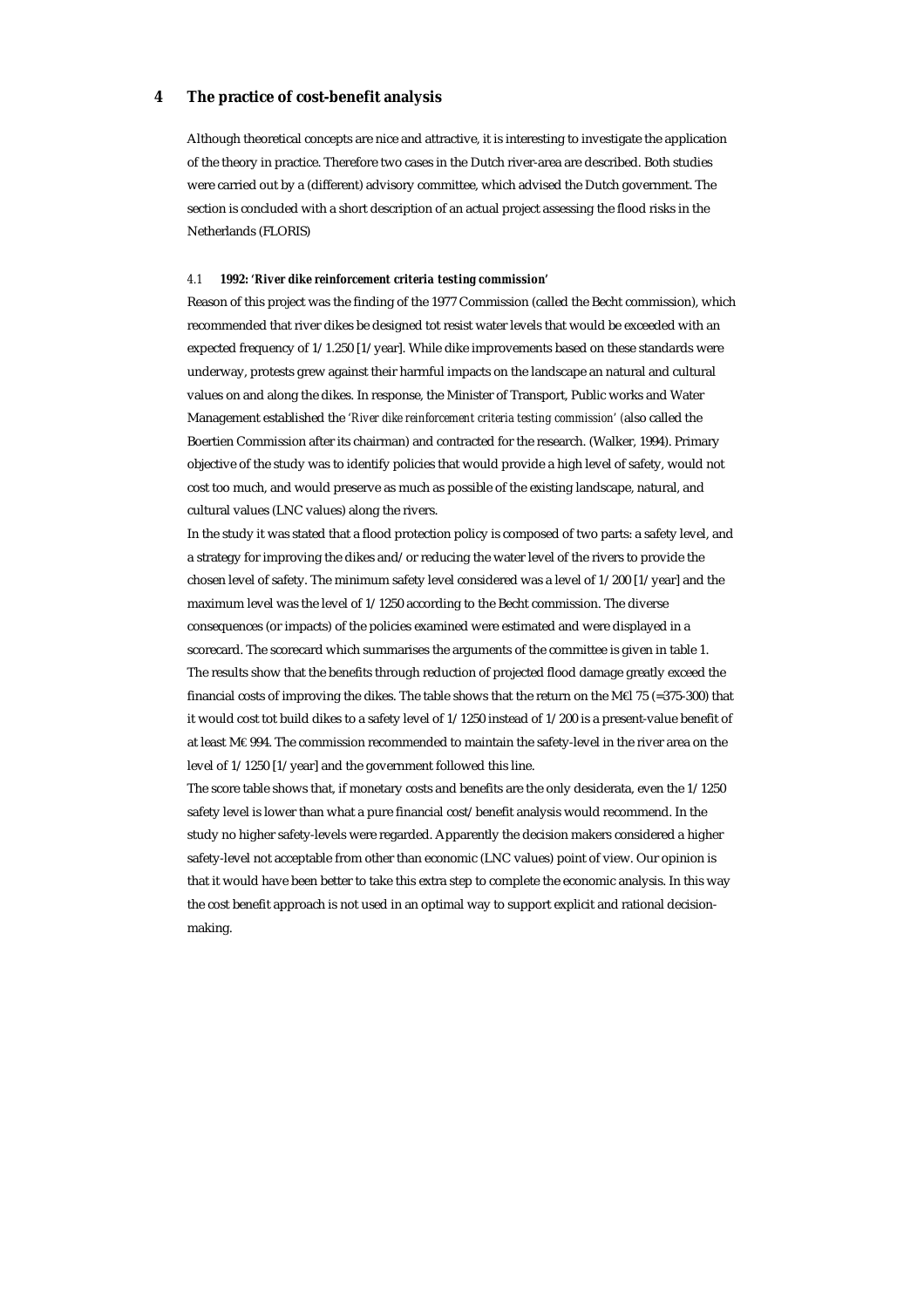| <b>Alternative</b>  | <b>Investment costs</b> | Present Value of reduction in expected flood damage (MO |      |     |  |
|---------------------|-------------------------|---------------------------------------------------------|------|-----|--|
|                     | (ME= $10^6 \Theta$      | max                                                     | med  | min |  |
| safety level 1/200  | 300                     |                                                         |      |     |  |
| safety level 1/500  | 331                     | 2872                                                    | 1997 | 726 |  |
| safety level 1/1250 | 375                     | 4089                                                    | 2809 | 994 |  |

*Table 1: Investment cost and estimation of risk reduction for the alternatives analysed by the "Boertien Commission" (derived from table III in (Walker, 1994)* 

#### *4.2 2002: 'Committee Emergency Retention Areas'*

Start of this project was the growing awareness in political regions that, even with the high safety levels in the Netherlands, absolute safety does not exist. The Minister of Transport, Public works and Water Management established the *'Committee Emergency Retention Areas'* (2002), which is also called the Luteyn Commission after its chairman. Objective of the committee was to advise about the attractiveness of a reservation of certain areas which can then be used as a storage basin to store access of water along the big rivers Rhine and Meuse. The committee was asked to advise about the usefulness, effectiveness and necessity of these storage basins, and if the idea is attractive, to choose (select) certain areas. The committee advised that it is indeed attractive to have these basins, and they proposed three areas, see Figure 5 for an overview.



*Figure 5: Proposed areas along the Rhine and Meuse for selection of an emergency retention area (Numbers indicate economic damage (in mln of Euros) with and without additional protective measures)* 

The basic argumentation of the committee is that controlled flooding is to be preferred above uncontrolled flooding, and that investments of more than an estimated one billion Euro are recommended. The scorecard which summarises the arguments of the committee is presented in table 2. This table can be found on page 32 in the report of the committee (Committee Emergency areas, 2002)

On the basis of table 2, the committee concluded that: "The committee has assessed that the total investment costs is about 1,25 10 $\theta \in$  But on the other hand, with a controlled flooding less people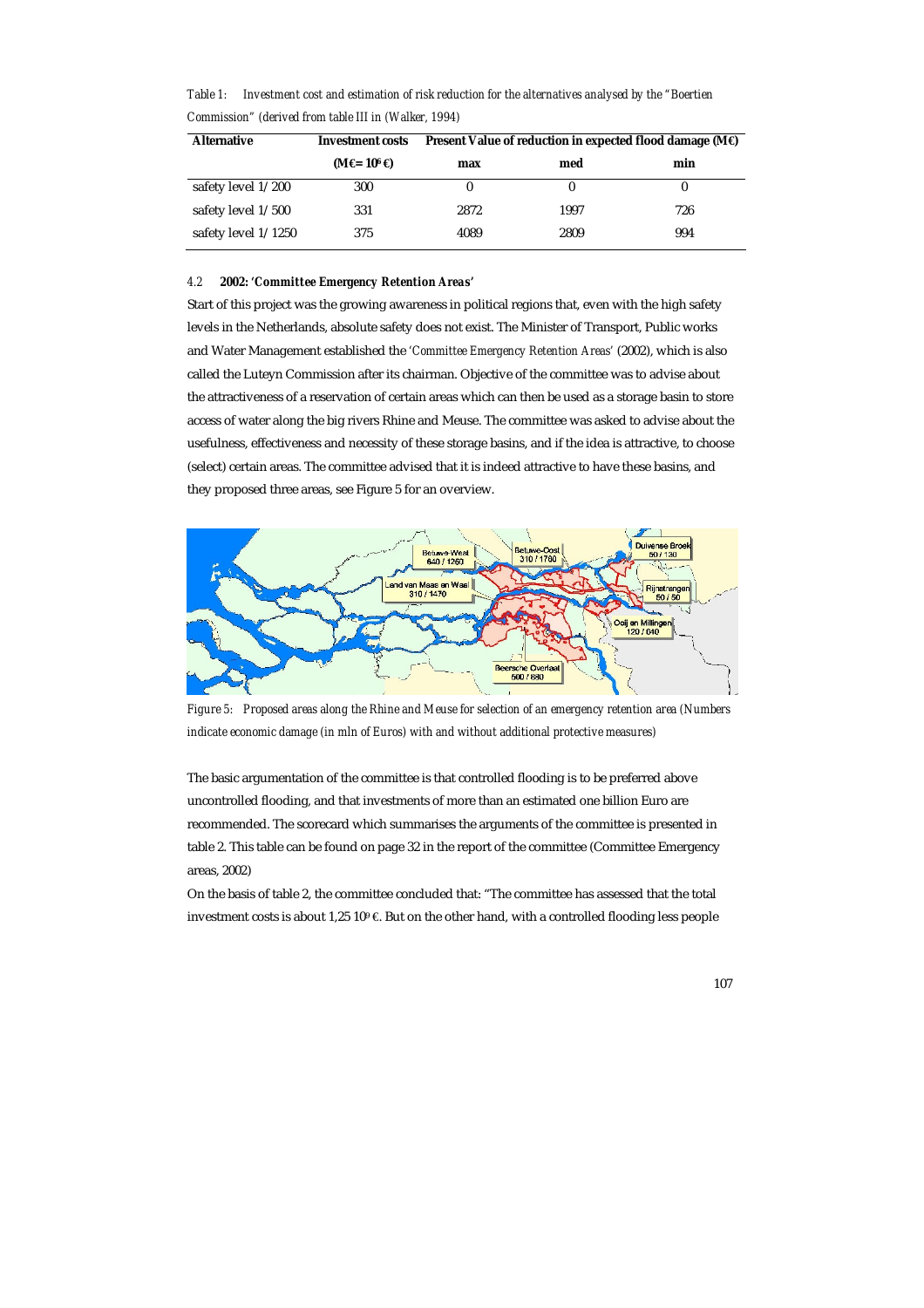have to leave their homes, the societal disruption is smaller and the flood damage will be substantial lower. With other words, the benefits are far bigger than the costs" (page 33).

| <b>Alternative</b>          | <b>Number of people</b><br>to be evacuated | <b>Flood Damage</b><br>$(10^9 \Theta)$ | <b>Investment costs</b><br>$(10^9 \Theta)$ |  |
|-----------------------------|--------------------------------------------|----------------------------------------|--------------------------------------------|--|
| Present situation (without) |                                            |                                        |                                            |  |
| emergency areas)            | 500.000                                    | 55                                     | $\bf{0}$                                   |  |
| New situation (with 3)      |                                            |                                        |                                            |  |
| emergency areas)            | 35,000                                     | 0.7                                    | 1.25                                       |  |

*Table 2: Scorecard of the two alternatives as presented in the report of the Committee Emergency Areas, 2002* 

However, if we apply the concepts as described in the sections above, we may conclude that the cost benefit analysis in the report cannot pass the test. The committee compares the total flood damage with the investments of the retention areas. In such a comparison, the present value of the economic risk has to be calculated (flood damage multiplied with the probability divided by the discount rate). Note that it is the opinion of the authors of this paper that the assumed flood damage in table 2 is unrealistically high: it assumes that all dike rings along the river will be flooded. In reality, however, if one the dike rings is flooded, the expected damage of the other dike rings will be lower, because the water levels in the river will drop after failure of one the water defences. Another observation is that in the calculations of the committee and in table 2 it is assumed that the emergency areas reduce the flooding probability downstream these areas completely. This, however, is not a valid argument, as is noted by the committee on page 22 (the flooding probability of these areas will be reduced to  $1/4000$ . This part of the criticisms is also been remarked by the committee of water defence experts (Technical Advisory committee on Water defences). Applying the method as described above and in previous sections, table 3 is obtained. From the table it can be concluded that the costs of the emergency areas are (much) higher than in the current situation under the assumption of maximal damage. We also remark that the reduction of the flooding probability due to the impact of retention areas may be lower than is assumed in table 3 (see Kok et al, 2003).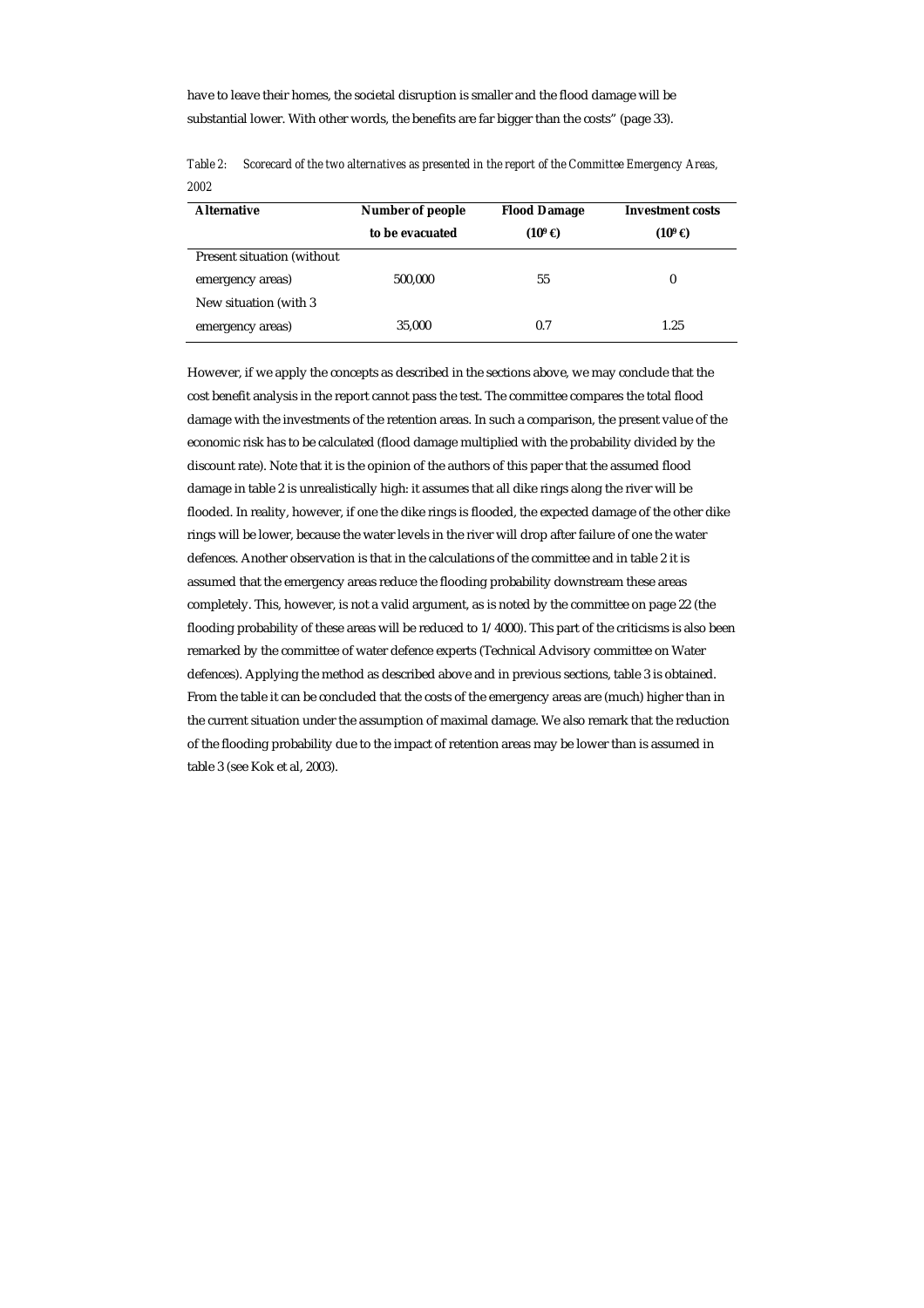| <b>Alternative</b>  | Investment<br>costs $(10^9 \Theta)$ | <b>Flood damage</b><br>$(10^9 \Theta)$ | <b>Present value flood</b><br>damage $(10^9 \Theta)$ | <b>Total costs</b><br>$(10^9 \Theta)$ |
|---------------------|-------------------------------------|----------------------------------------|------------------------------------------------------|---------------------------------------|
| Current situation   |                                     |                                        | 55                                                   |                                       |
| (maximal damage)    | 0                                   | 55                                     | $=1.10$<br>$1250 * 0.04$                             | 1.1                                   |
| Current situation   |                                     |                                        | $\frac{15}{1}$ = 0.3                                 |                                       |
| (realistic damage)  | 0                                   | 15                                     | $1250 * 0.04$                                        | 0.3                                   |
| New situation (with |                                     |                                        | 0,7                                                  |                                       |
| 3 emergency areas)  | 1.25                                | 0.7                                    | $= 0.014$<br>$1250 * 0.04$                           | 1.264                                 |

*Table 3: Scorecard of the alternatives using the theoretical concepts of section 4 and using more realistic assumptions* 

*Discount rate:4%; flooding probability: 1/1250* 

Table 3 indicates that for case of realistic damage the creation of the emergency areas will lead to a reduction of present value of flood damage of 0.29 billion  $\in$  a year, at a cost of 1.25 billion  $\in$  This difference between benefits (= risk reduction) and costs can be overcome by assuming nonmonetary values of the three emergency areas. At the moment of writing this paper the government has not yet decided whether to adopt the commission's advise or not. If a decision would only be based on the cost-benefit analysis, the commission's advise would not be adopted. However, there are more values than the economic values, such as landscape, natural and cultural (LNC) values and social values. The final weighing of economic, cost-benefit aspects and other aspects is a political choice.

## *4.3 2001 – 2005: Project Floris, flood risks and safety in the Netherlands*

The FLORIS (Flood Risks and Safety in the Netherlands) project is initiated by the Directorate-General for Public Works and Water Management. In collaboration with the water boards and provinces, the initial aim of the project is to acquire a detailed picture of current safety from flooding in the Netherlands. To this end, the parties will work together to refine new research methods for determining the probabilities and risks of flooding.

A calculation will be made of the probabilities and consequences of flooding in the Netherlands. Together, the probability and consequence will constitute the risk of flooding. Based on the results of Floris, it will be possible to obtain the best survey of flooding to date in the Netherlands. This will provide insight into the probabilities of flooding and into the weakest links in the various dike ring areas. Based on this, rough estimates can be made of the costs of improvement. Furthermore, the Floris findings will provide an important basis in support of reconsidering socially desirable safety levels. Floris will also contribute to the decision-making process concerning measures to retain or increase safety, relative to costs and benefits. There should be complete insight into flooding safety in the Netherlands no later than 2005.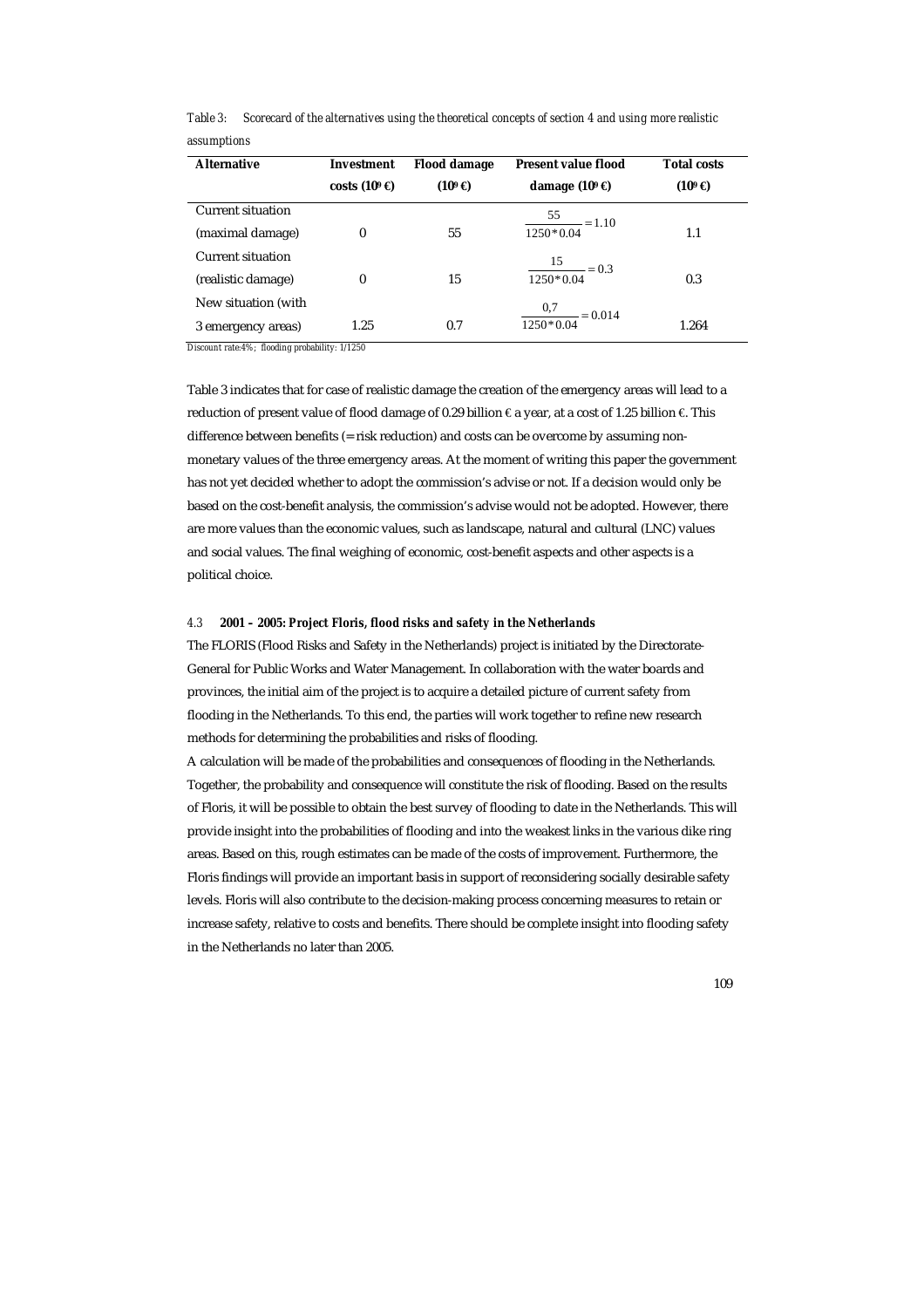# **5 Conclusions**

The aim of this paper is to investigate the application of cost benefit analysis methods in decisionmaking on a desired flood protection strategy in the Netherlands. The following conclusions and recommendations can be given:

The basic principle of cost benefit analysis indicates whether a project results in an increase of economic welfare, i.e. whether the benefits generated by the project exceeds the costs of it. An economic optimisation can be carried out to determine the optimal level of system. The information provided by the cost-benefit analysis and / or the economic optimisation should be considered as a technical advice to the decision- and policy- makers. In the decision making process it should be combined with other types of relevant information;

Analysis of two recent case studies shows that the theoretical cost benefit concepts are not fully applied in practice. In the two case studies the government asked an advise to an independent committee with respect to the level of investments in river flood management. In the first case study the committee compared the costs and benefits in a sound way, but the optimal level of protection is not determined. In the second case study the committee did not compare the costs and benefits correctly, and compared the investment costs directly with the flood damage. These shortcomings may have influenced the decision.

It is recommended to apply the concept of cost benefit analysis in decision problems with respect to flood damage mitigation more explicitly. Providing information to decision makers generated by these concept will increases the possibilities that the alternative is chosen which optimises the societal needs.

From an economic point of view decision makers may choose the flood protection strategy that achieves the largest risk reduction at lowest costs. The final decision on a desired flood protection level should not only consider economic aspects, but it should involve a comparison of all relevant alternatives. The economic optimisation and the cost benefit analysis can provide important rational information in this decision-making process.

## *Disclaimer*

Any opinions expressed in this paper are those of the authors and do not necessarily reflect the position of the Dutch Ministry of Transport, Public Works and Water Management.

# **References**

CPB, Centraal Plan Bureau, 2000, Ruimte voor water: kosten en baten van zes projecten en enige alternatieven, cpb werkdocument no.130

Danzig D. van, 1956, Economic decision problems for flood prevention, *Econometrica 24*, p. 276 – 287